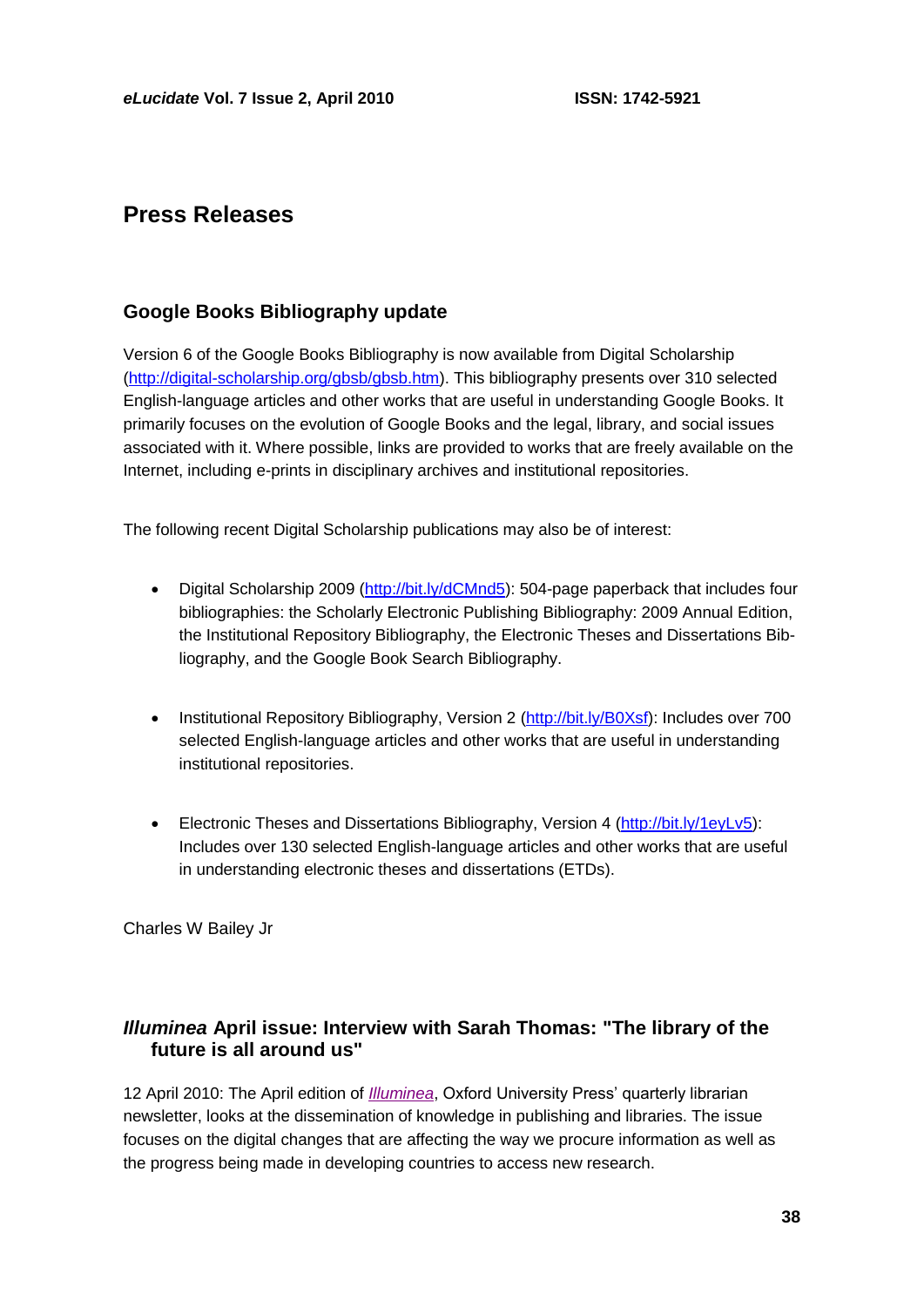Sarah Thomas, Bodley's Librarian and Director of the Bodleian Libraries, addresses the future of the librarian in light of digital changes, in the first of *Illuminea*'s series of interviews with high-profile industry professionals. She says, "The information world has become much more complex. The librarian of the future will have to navigate this sea of information. The skills needed are traditional ones but they will be applied to a much more complex landscape than we ever had in the past".

In *Illuminea*'s comment pages, Tim Barton, President of OUP USA, takes a fresh look at the Google Settlement. He explores the possibilities for authors, publishers and readers alike if the settlement comes into force, and extols Google's efforts as "a remarkable achievement".

*Illuminea*'s lead article looks at how OUP and the Wellcome Trust have worked together to provide online access to the Oxford Textbook of Medicine in low- and middle-income countries. The initiative compliments other ventures taking place in the developing world, as described in the article 'Closing the Knowledge Gap'. The piece focuses on projects like Research4Life, HINARI (Health Internetwork Access to Research Initiative), and AGORA (Access to Global Online Research in Agriculture), which aim to provide the developing world with access to critical scientific and social science research.

Other articles cover the launch of Oxford Dictionaries Online, Oxford Journals' twitter presence, OUP's collaborations with the BBC College of Journalism and *Berg Encyclopaedia of World Dress and Fashion*, and the journals' HighWire platform.

# **Library listings from WorldCat added to pic2shop iPhone app**

DUBLIN, Ohio, March 29, 2010—iPhone users can now download the free pic2shop application to scan book barcodes and find local libraries who have them through WorldCat.

The pic2shop app is one of the original mobile apps designed for consumers who like to comparison shop. A user scans a book barcode with their iPhone, and can compare costs to get the book at various retailers or now a local library. The app uses the WorldCat Search API and WorldCat Registry APIs to deliver results for libraries nearby who hold the item in WorldCat, the world's largest library catalogue. Location and mapping information is also available.

Developed by Vision Smarts, a technology company based in Belgium, pic2shop was the first iPhone app that could read UPCs and EANs. It broadens the availability for book barcodescanning functionality, as it offers a free download and works on all available iPhones—even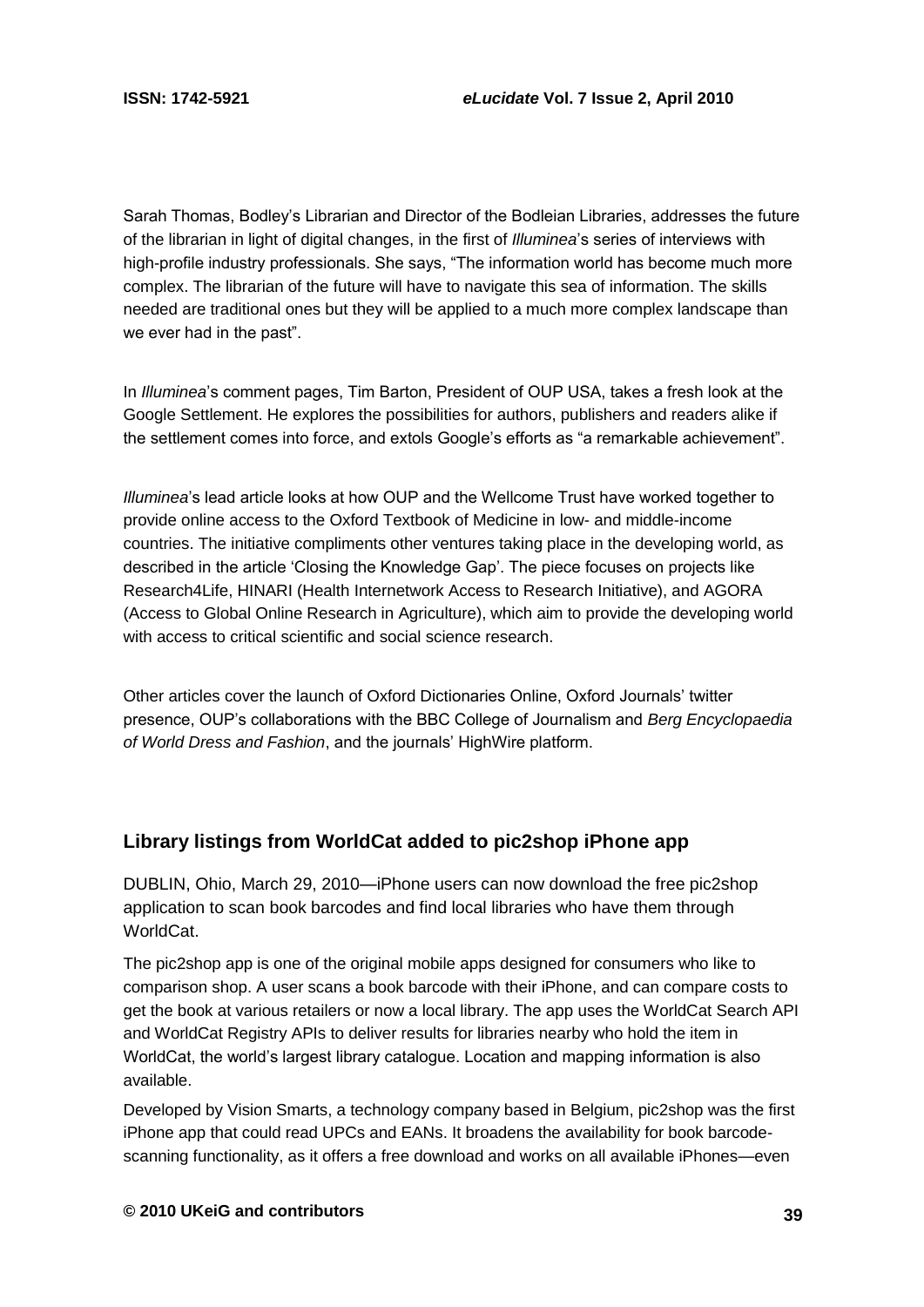first generation models. In addition, pic2shop works in all countries, although not all users may have nearby libraries with up-to-date holdings in WorldCat. Vision Smarts is also developing pic2shop apps for additional platforms beyond the iPhone.

―Cataloguing books is what we originally had in mind when we set out to build pic2shop more than a year ago. As an avid reader, I find WorldCat truly amazing. I am very proud to help make library results more widely known and available to all pic2shop users worldwide," explains Benoit Maison, founder of Vision Smarts and lead developer for the pic2shop app.

Mike Teets, OCLC Vice President for Innovation, explains that "putting library results in mobile phone apps such as pic2shop helps remind users that a local library might have the book they're thinking to buy. And libraries gain extra visibility and value from their OCLC membership, thanks to the cooperative power of WorldCat."

The pic2shop iPhone app is one of several mobile applications designed for users to access library information from WorldCat. In addition to apps such as RedLaser for iPhone and Compare Everywhere for Android, the WorldCat Mobile pilot app is available for download on all Web-enabled phones in the UK, U.S., Netherlands, Germany, France and Canada at [www.worldcat.org/mobile.](http://www.worldcat.org/mobile)

WorldCat-related APIs are available to anyone interested in creating noncommercial mashups or mobile apps that include library data. Commercial apps like to pic2shop use the WorldCat Search API through partnership agreements.

iPhone users can download the pic2shop app at no cost through Apple's iTunes app store in their respective counties. The interface is currently available in English, although future translations are likely. A video of how the pic2shop application works with WorldCat data is available on YouTube at: [http://www.youtube.com/watch?v=MHiuaDXipWQ.](http://www.youtube.com/watch?v=MHiuaDXipWQ)

### **Axiell develops world's first mobile application for dual access to library information via iPhone AND Android**

Mobile phones and smartphones are now a popular way to access the Internet, making it essential for libraries to provide mobile access to the library catalogue and other libraryrelated activities. Technology and business solutions specialist for UK public libraries and archives, Axiell, is developing new software which will allow library patrons to visit libraries online via their iPhone or Android-based device.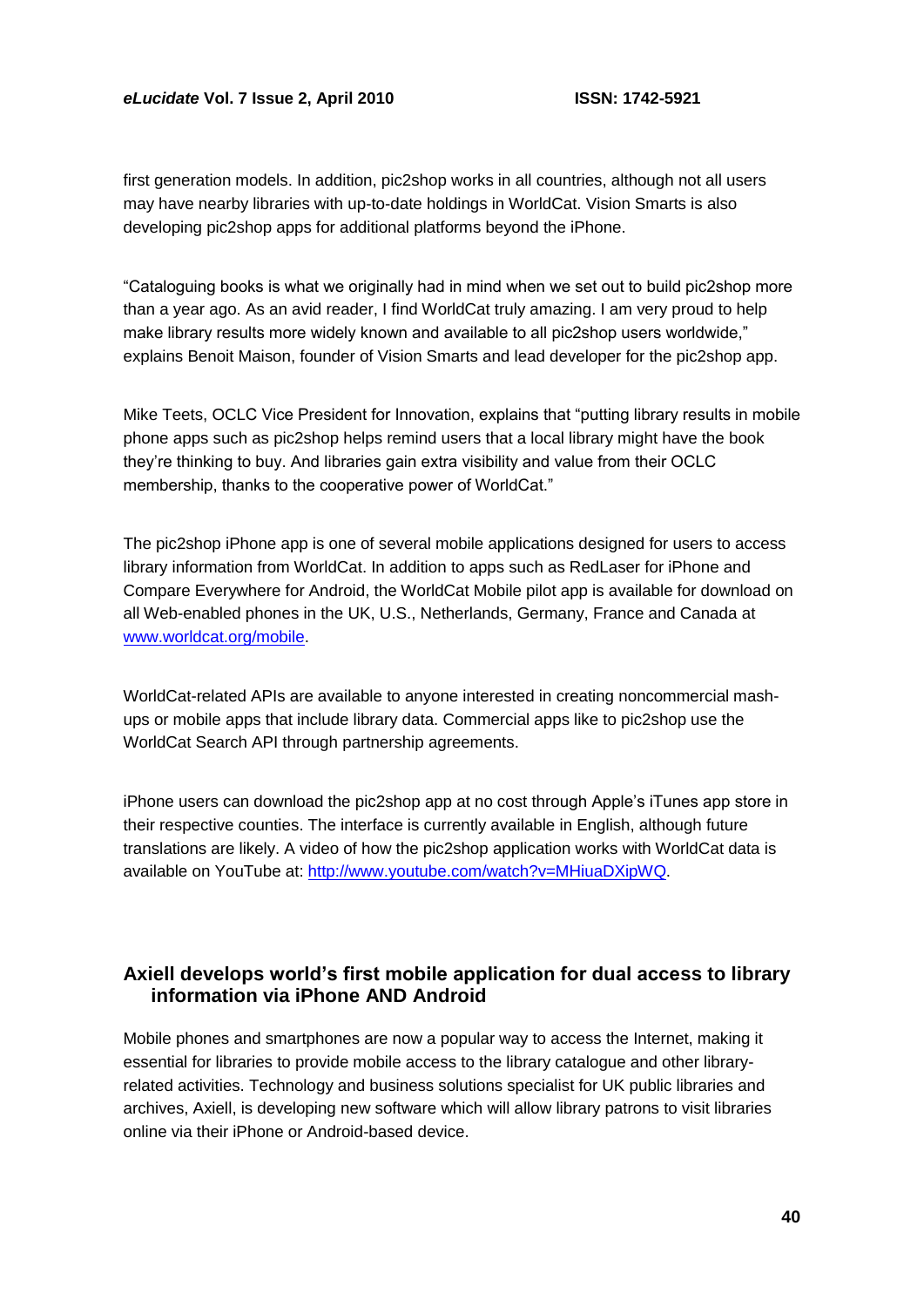Axiell conceived the application in conjunction with BridgeIT, a Danish mobile software development specialist. BridgeIT has particular expertise in the field of mobile solutions, with emphasis on development for several mobile platforms simultaneously.

In the library sector patrons will be able to search the library's catalogue, receive updates on the items they borrowed and return dates, and to check whether they have any reservations or fines. The new technology interacts seamlessly with Axiell Arena, the 24-hour virtual library portal that keeps track of patrons' interests. The UK market will have access to the application in the second quarter of this year.

Jim Burton, managing director of Axiell UK says, "We are very pleased to be able to announce our world-leading application which provides both iPhone *and* Android access to library information and interactive functions. This makes Axiell the first supplier in the world to offer a mobile solution for both smartphone types. Patrons will be able to use Axiell Arena via our mobile application to open the door to the virtual library, regardless of time and place. This places libraries at the cutting edge of technological development, enables them to offer a raft of new services and creates a platform for reaching new patrons."

Denmark's Gladsaxe Libraries has already signed up to the new technology. Development manager at Gladsaxe Libraries, Esben Fjord, adds, "Libraries have been discussing the potential for incorporating mobile technologies into the library's virtual offers for many years now. The new and advanced smartphones, such as the iPhone, set the scene for completely new and exciting approaches and ways of using the libraries' data. We in Gladsaxe are really pleased to be part of this development which brings a completely new and mobile communication platform into play at the library."

#### **How to build a business case for an Open-Access policy**

A new report launched today (25 February 2010) shows how universities can work out how much they could save on their profit and loss accounts as well as increasing their contribution to UK plc when they share their research papers through open access.

The 'modelling scholarly communication options: costs and benefits for universities' report, written by Alma Swan, is based on different types of university. It shows how universities might reduce costs, how they can calculate these saving and their greater contribution to society by following an Open-access route.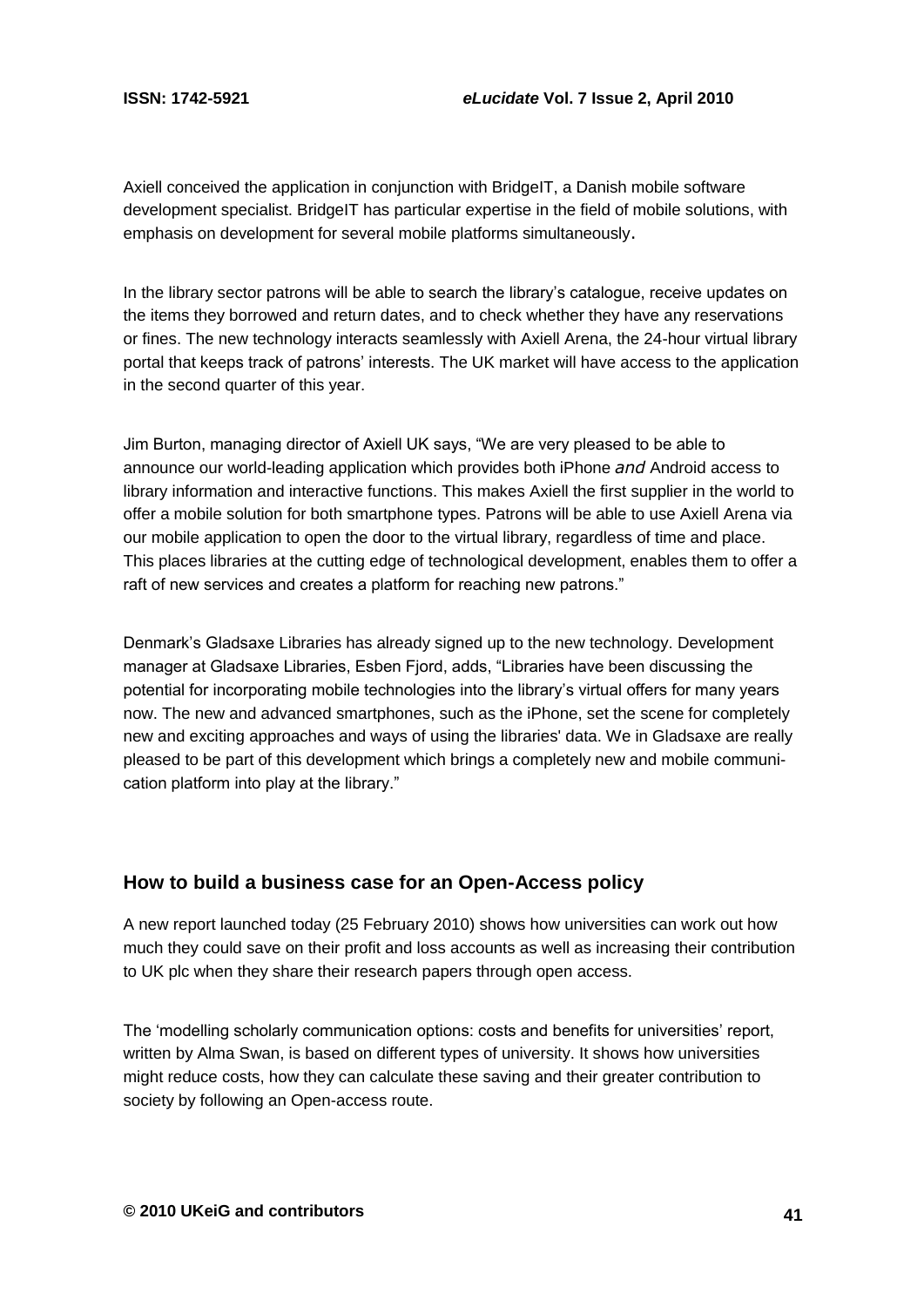Neil Jacobs, programme manager at JISC says, "This is the first time that universities will have a method and practical examples from which to build a business case for open access and to calculate the cost to them of the scholarly communications process. For example working out the value of researchers carrying out peer-reviewing duties or the comparative costs of the library handling of journals subscribed to in print, electronically, or in both formats.

"As universities such as Edinburgh, Salford and UCL lead the world to mandate self-archiving and adopt Open-access policies, this report gives evidence to help universities make informed decisions about how their research is disseminated. There are still issues to overcome and the benefits of adopting an open-access route can be seen through economies of scale, the more researchers disseminate their work through this route the greater the benefits."

The key findings from the report show:

- The annual savings in research and library costs of a university repository model combined with subscription publishing could range from £100,000 to £1,320,000
- Moving from open-access journals and subscription-funding to per-article
- open-access journal funding has the potential to achieve savings for universities between £620,000 per year and £1,700,000 per year if the article-processing charge is set at £500 or less
- Savings from a change away from subscription-funding to per-article Open-Access journal funding were estimated to be between £170,000 and £1,365,000 per year for three out of the four universities studied when the article-processing charge is £1000 per article or less
- For the remaining university in the study a move from subscription-funding to the perarticle Open-access journal funding saw the university having to pay £1.86m more in this scenario

Jacobs adds: "While some research intensive universities may pay more for the subscriptionfunding to per-article Open-access journal scenario, it should be noted that many research funders, including the Research Councils and Wellcome Trust, may contribute articleprocessing charges as a part of normal research grants, so that all universities have a potential source of income to cover the majority of such costs.

―JISC is working with partners in the sector to overcome the barriers which exist to adopting open access."

The report focussed on three approaches to open access: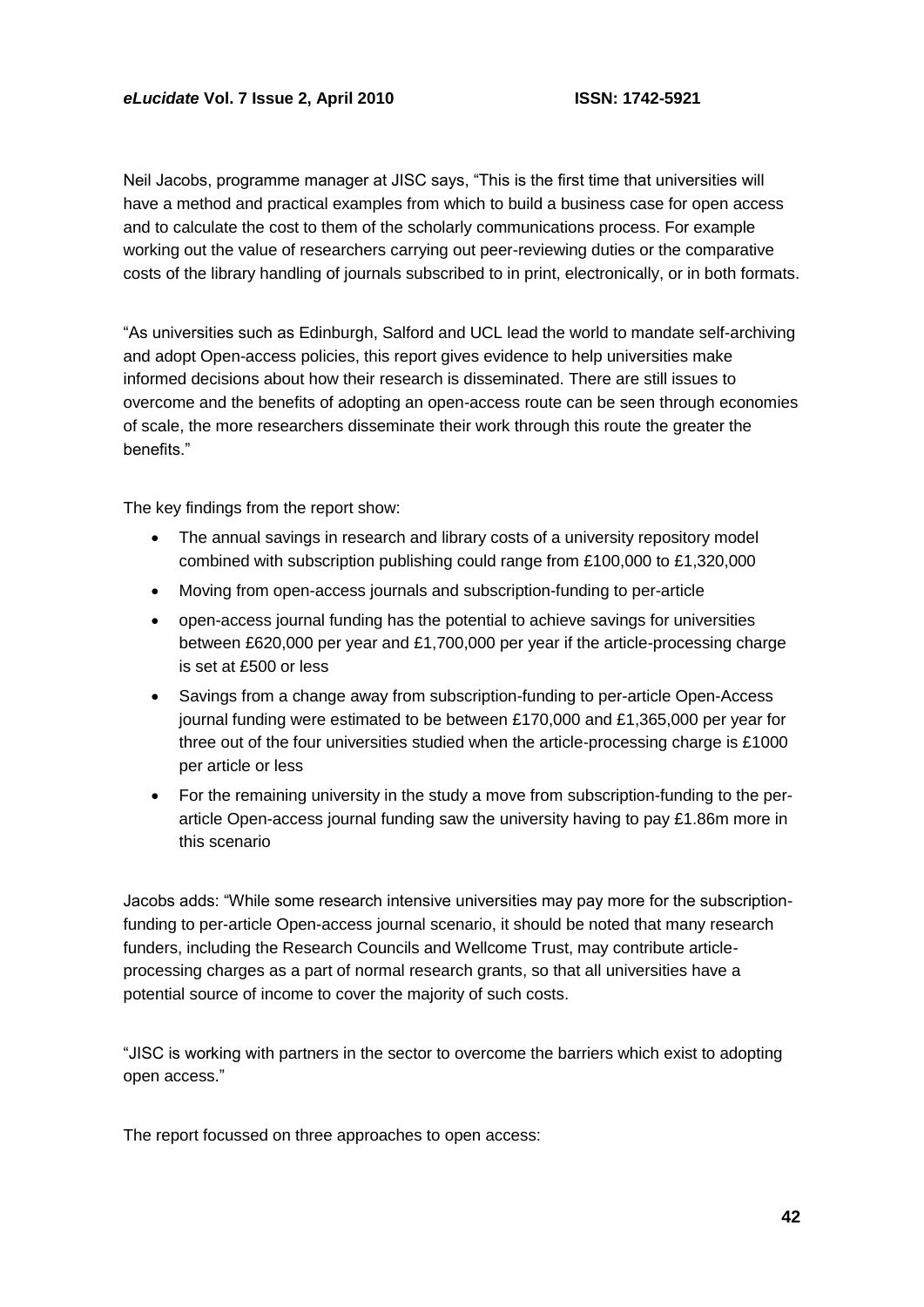- Open-access journals content freely available online using a business model that does not rely on subscriptions
- Open-access repositories the current subscription-based system is supplemented by the provision of Open-access articles in repositories
- Open access repositories with overlay services content is collected in repositories and service providers carry out the publishing services necessary, for example the peer-review process

Martin Hall, Vice Chancellor at the University of Salford says: "We have recently implemented an open-access mandate to self-archive. The reason we decided to adopt this approach is that evidence shows that research published online has higher citations and can also be used as a way to promote our competitiveness internationally."

If you're looking to implement an open-access policy here are four aspects to consider:

- Consult across the whole the university on the barriers and benefits of implementing an open-access policy
- Invest in a university repository; the small investment in setting one up will yield benefits in managing and sharing a university's research outputs
- Set up financial processes to manage income and expenditure for open-access publication charges; this will help researchers publish in open-access journals
- Promote the open-access policy and procedures to all staff to provide researchers with clear guidance on the opportunities open to them.

Supporting materials:

- How to build a case for university policies and practices in support of open access: <http://www.jisc.ac.uk/publications/programmerelated/2010/howtoopenaccess.aspx>
- Publishing research papers: which policy will deliver best value for your university: [http://www.jisc.ac.uk/publications/briefingpapers/2010/publishingresearchpapersbpv1.](http://www.jisc.ac.uk/publications/briefingpapers/2010/publishingresearchpapersbpv1.aspx) [aspx](http://www.jisc.ac.uk/publications/briefingpapers/2010/publishingresearchpapersbpv1.aspx)
- The report was commissioned by JISC and written by Alma Swan from Key Perspectives Limited. Visit<http://ie-repository.jisc.ac.uk/442> to download a full version of the report.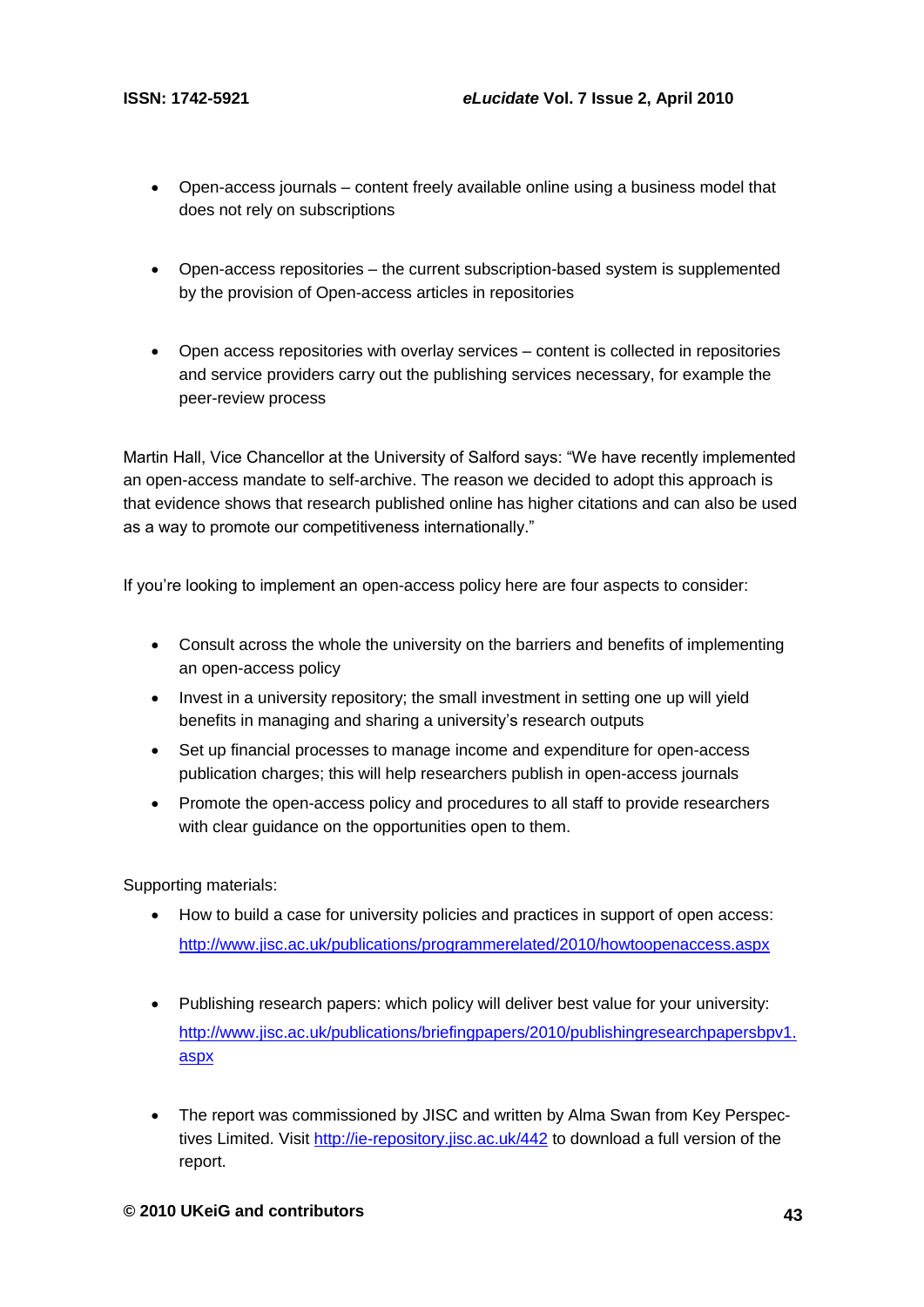Listen to a podcast interview with Alma Swan and Neil Jacobs, [http://www.jisc.ac.uk/news/stories/2010/02/podcast99openaccesspolicy.aspx=](http://www.jisc.ac.uk/news/stories/2010/02/podcast99openaccesspolicy.aspx)

## **Mainland China and Hong Kong SAR call on Ingram Content Group for ebook library consortium model**

La VERGNE, TN, March 1, 2010 – Ingram Content Group Inc. announced today an e-book agreement with the Inter-regional e-book Consortium facilitated by the City University of Hong Kong (CityU), Peking University and the China Academic Humanities and Social Sciences Library (CASHL), which represents a first-of-its-kind collaboration between the Mainland China and Hong Kong SAR.

―All participating libraries unanimously agree that this consortia initiative has marked a pioneering step in the collaboration between the university libraries in the Mainland and Hong Kong on cross-region collection development, breaking geographic boundaries," said Professor Steve Ching, University Librarian of the City University of Hong Kong Library and founding member of the Consortium.

The agreement between Ingram and the Inter-regional Consortium provides unprecedented shared access of over 4,000 English language academic e-book titles to 15 university libraries in the Mainland and Hong Kong. The titles from Ingram's MyiLibrary platform come from over 100 prominent academic international publishers.

―With the expertise of the Ingram team and their comprehensive digital book solutions, we are realizing the strategic vision of university educators on cross-border cooperation and support," Prof. Ching stated. "Not only has it enriched the resources at individual libraries in the Mainland and Hong Kong, but also has laid a significant foundation for the future development of similar collaborative models."

The fifteen libraries participating in the Inter-regional consortium include Peking University, Tsinghua University, Renmin University of China, Fudan University, Shanghai Jiao Tong University, Nanjing University, Zhejiang University, Xiamen University, Wuhan University, Sun Yat-sen University, City University of Hong Kong, University of Hong Kong, Hong Kong University of Science and Technology, Hong Kong Baptist University and Hong Kong Institute of Education.